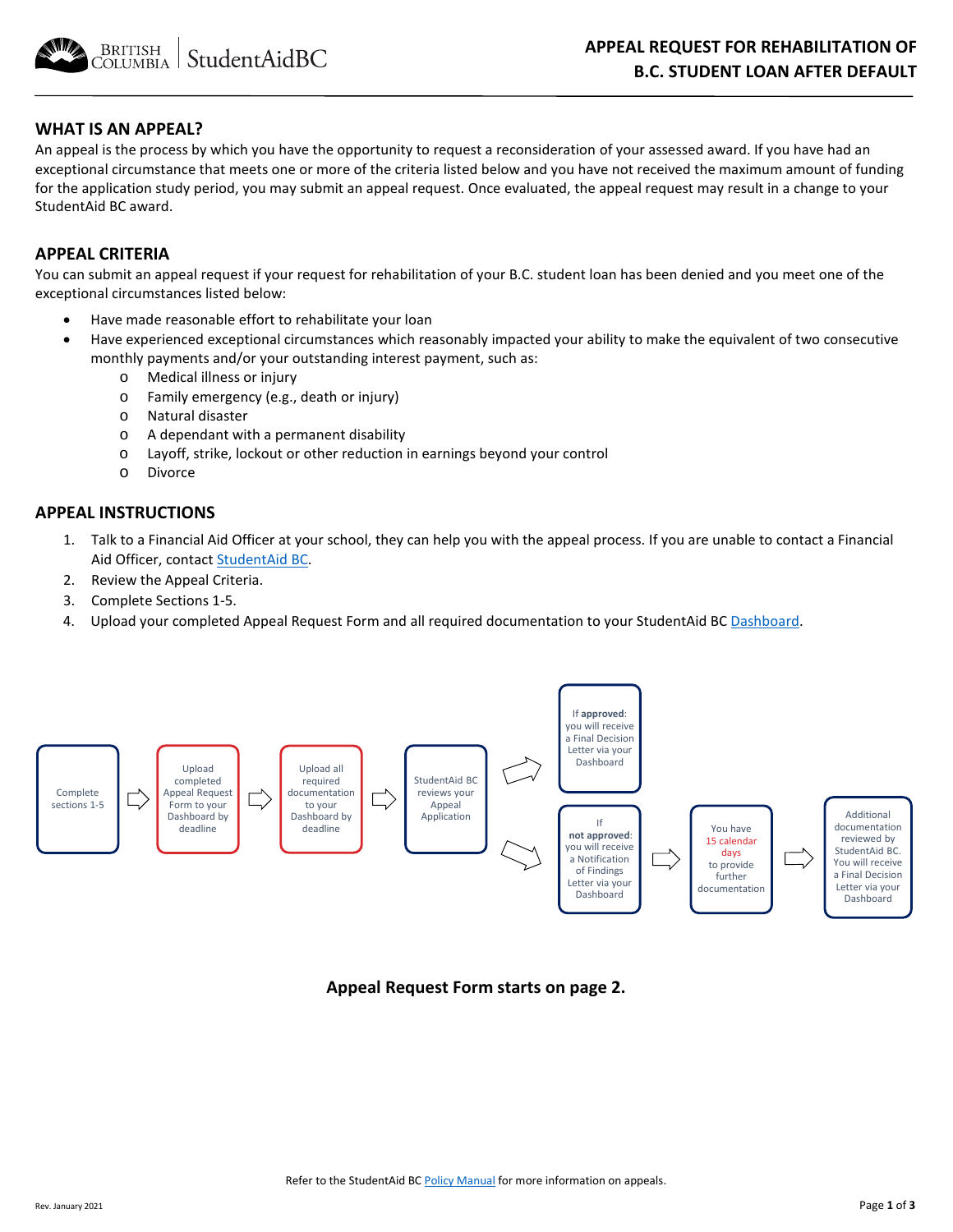

# **SECTION 1 – STUDENT INFORMATION**

| STUDENT'S SOCIAL INSURANCE NUMBER      |                     |  |  |  |  |  |  |  |  | STUDENT'S APPLICATION NUMBER |  |  |  |  |  |  |  |  |  |  |  |
|----------------------------------------|---------------------|--|--|--|--|--|--|--|--|------------------------------|--|--|--|--|--|--|--|--|--|--|--|
|                                        |                     |  |  |  |  |  |  |  |  |                              |  |  |  |  |  |  |  |  |  |  |  |
|                                        | STUDENT'S LAST NAME |  |  |  |  |  |  |  |  |                              |  |  |  |  |  |  |  |  |  |  |  |
|                                        |                     |  |  |  |  |  |  |  |  |                              |  |  |  |  |  |  |  |  |  |  |  |
| STUDENT'S FIRST NAME<br>MIDDLE INITIAL |                     |  |  |  |  |  |  |  |  |                              |  |  |  |  |  |  |  |  |  |  |  |
|                                        |                     |  |  |  |  |  |  |  |  |                              |  |  |  |  |  |  |  |  |  |  |  |

# **SECTION 2 – REQUIRED DOCUMENTATION**

You must submit all of the following documentation to your StudentAid BC [Dashboard](https://studentaidbc.ca/dashboard) to support your appeal request:

**A letter** explaining the issues impacting your ability to make the equivalent of two consecutive monthly payments, as required for rehabilitation for B.C. student loans after default.

**All relevant supporting documentation** (letters from doctors, counsellors, financial consultants, etc.).

#### **YOUR ASSESSMENT WILL BE DELAYED OR DENIED IF YOU DO NOT SUBMIT ALL REQUIRED DOCUMENTATION.**

## **SECTION 3 – MONTHLY EXPENSES**

| MORTGAGE/RENT            | \$<br>.00. | <b>PHONE</b>             | \$<br>.00  |
|--------------------------|------------|--------------------------|------------|
| <b>SECOND MORTGAGE</b>   | \$<br>.00  | DAYCARE                  | \$<br>.00  |
| <b>FOOD</b>              | \$<br>.00. | <b>TRANSPORTATION</b>    | \$<br>.00. |
| MEDICAL                  | \$<br>.00  | <b>VEHICLE PAYMENT 1</b> | \$<br>.00  |
| <b>DENTAL</b>            | \$<br>.00  | <b>VEHICLE PAYMENT 2</b> | \$<br>.00  |
| <b>HYDRO</b>             | \$<br>.00. | <b>VEHICLE INSURANCE</b> | \$<br>.00. |
| CABLE                    | \$<br>.00. | <b>VEHICLE UPKEEP</b>    | \$<br>.00. |
| WATER                    | \$<br>.00  | GAS                      | \$<br>.00. |
| <b>HEAT</b>              | \$<br>.00  | OTHER*                   | \$<br>.00. |
| *Itemize other expenses: |            |                          |            |

## **SECTION 4 – TOTAL EXPENSES**

TOTAL MONTHLY EXPENSES  $\sim$ TOTAL MONTHLY NET INCOME \$

|  |  |  | .00 |
|--|--|--|-----|
|  |  |  | .00 |

All information is subject to verification and could result in an overaward if information is misreported.

#### **Appeal Request Form continues on page 3.**